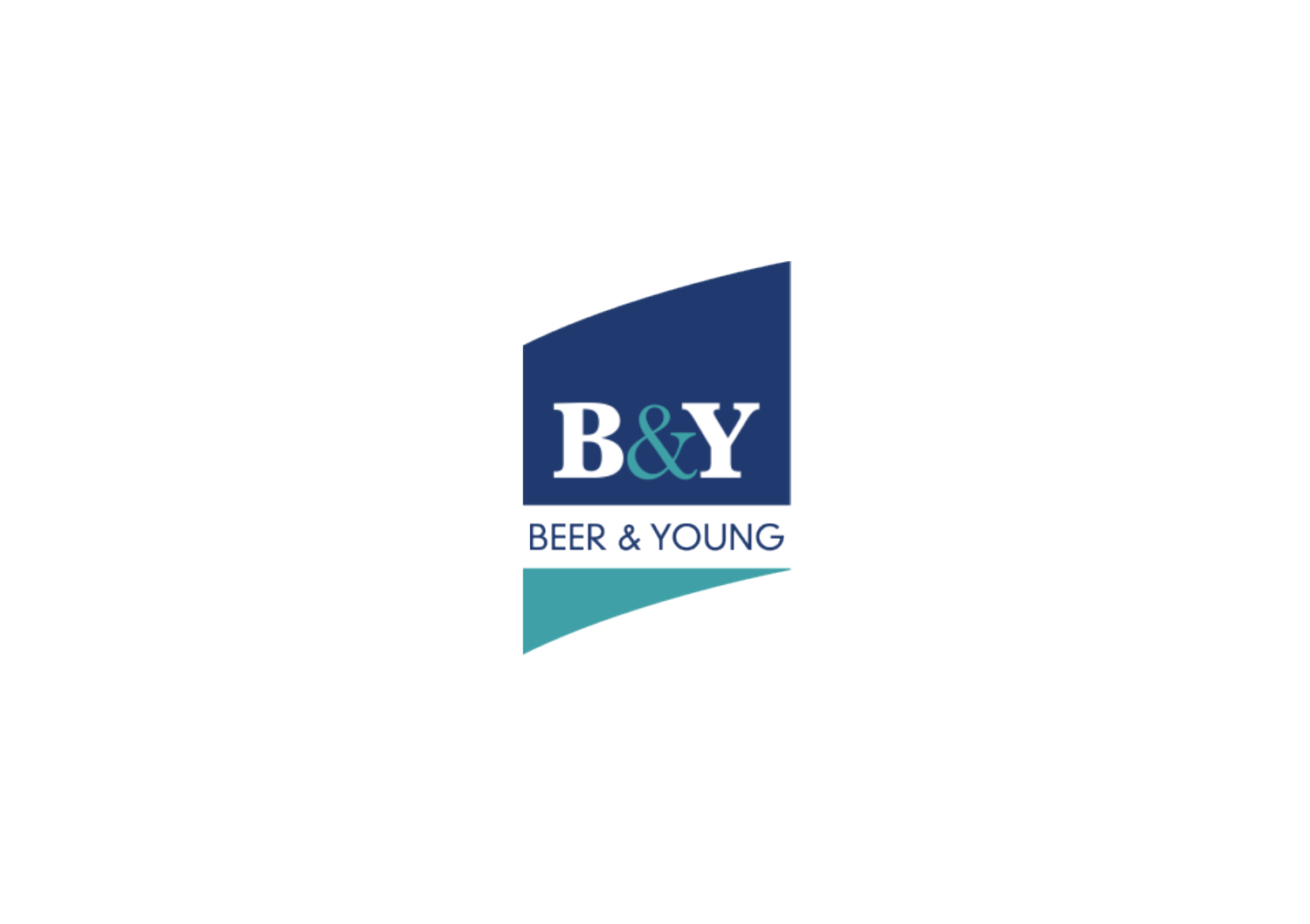

2014 - 2022

#### **Capital Raised**

£33.8M in equity £40.5M in debt

**Size** £250,000 to £25M

#### **Services**

Corporate Advisory Turnaround Funding Private Investment Lending Services

#### **Stages**

Early Stage Development Capital Disposal Turnaround

Established in 1998, Beer & Young has become a market leader, delivering equity solutions to SME's. We own a large, mature and active network of private investors,have strong connections with debt providers and have gained a reputation for delivering capital solutions quickly for business owners. We raise capital between £250,000 and £25 million in equity or debt.

Working capital is the lifeblood of business, SME's in particular. Whether the business is trading and looking for additional capital, an established business in urgent need of capital, or an exceptional early stage/start-up seeking funding, B&Y is here to help.

Over the past eight years we have raised nearly £75million in capital with a good mix of high growth, development capital and turnaround projects. Historically we've been known for our work in the turnaround sector and we remain very active here. Having said this, the majority of our highlighted successes are trading businesses who sought capital to realise their growth opportunities.

As a multi-award winner, we're very proud to represent our business community, helping deliver capital to a vital part of the economy. 2022 will be a challenging year for many business owners and entrepreneurs. For others there are significant growth opportunities; we also expect to see more funding required for acquisitions during this year. Whatever your circumstance, we're here to help you achieve your funding needs and objectives. We look forward to talking with you.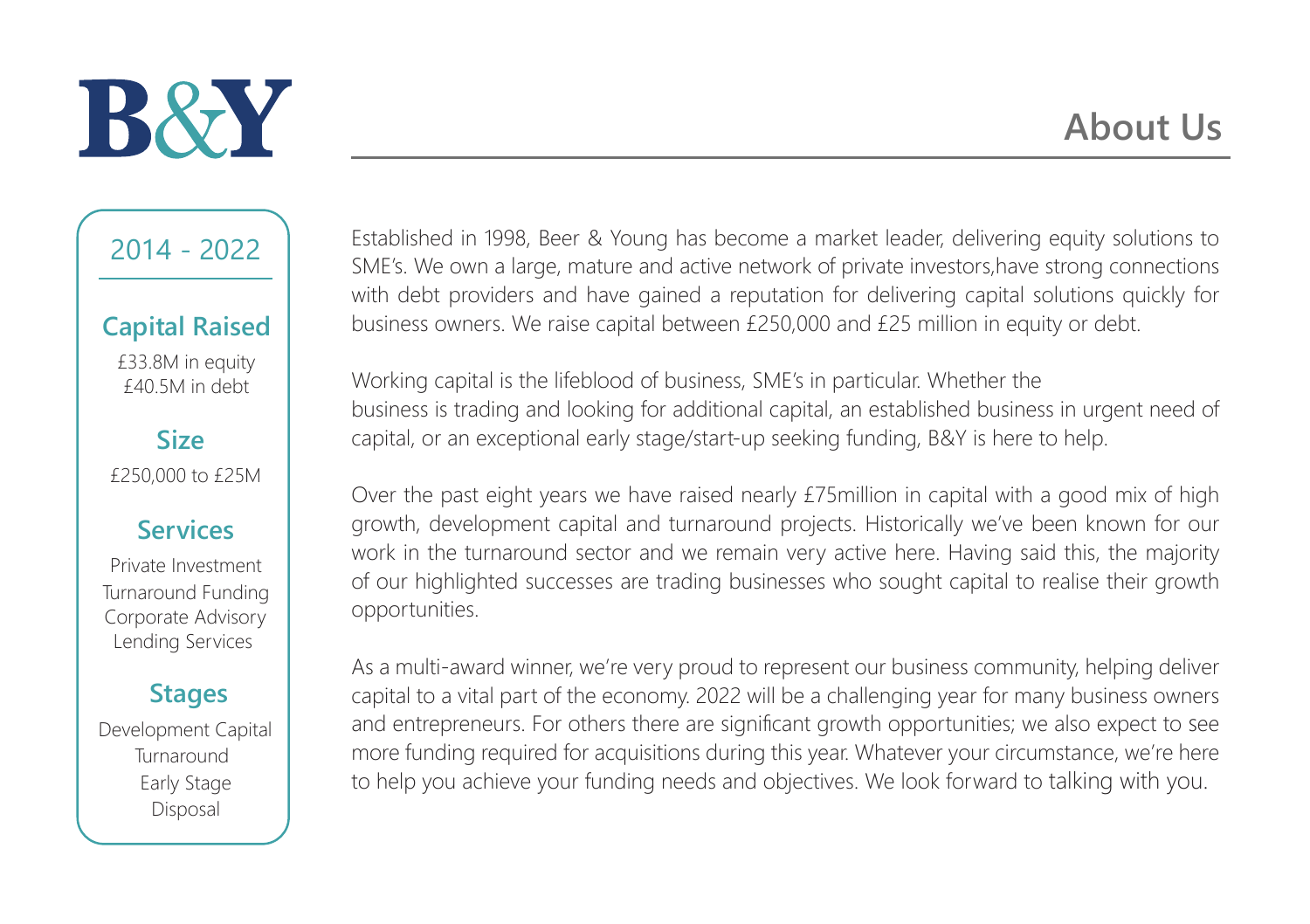#### **Development Capital**

| Salary Advance<br>Platform            | £1,000,000  | Fintech                   | Our investors supported this funding round, the concluding<br>element to a merge between themselves and a similar sized<br>competitor. The capital raise was further supported by the<br>Government's Future Fund and resulted in new capital in<br>excess of £1 million moving through 2021. |
|---------------------------------------|-------------|---------------------------|-----------------------------------------------------------------------------------------------------------------------------------------------------------------------------------------------------------------------------------------------------------------------------------------------|
| Phone and Computer<br>Repairs         | £500,000    | Information<br>Technology | This leading authorised mobile phone and computer repair<br>company came under financial pressure due to a brief hiatus<br>from one of its major clients. We were able to raise funds<br>from two experienced investors.                                                                      |
| Property<br>Part Exchange<br>Services | £2,000,000+ | Property                  | We were approached by this property trading company to<br>secure a significantly larger funding facility on much more<br>favourable terms. Agreements were quickly made with<br>a private fund, who had the knowledge and capacity to<br>support the company long term.                       |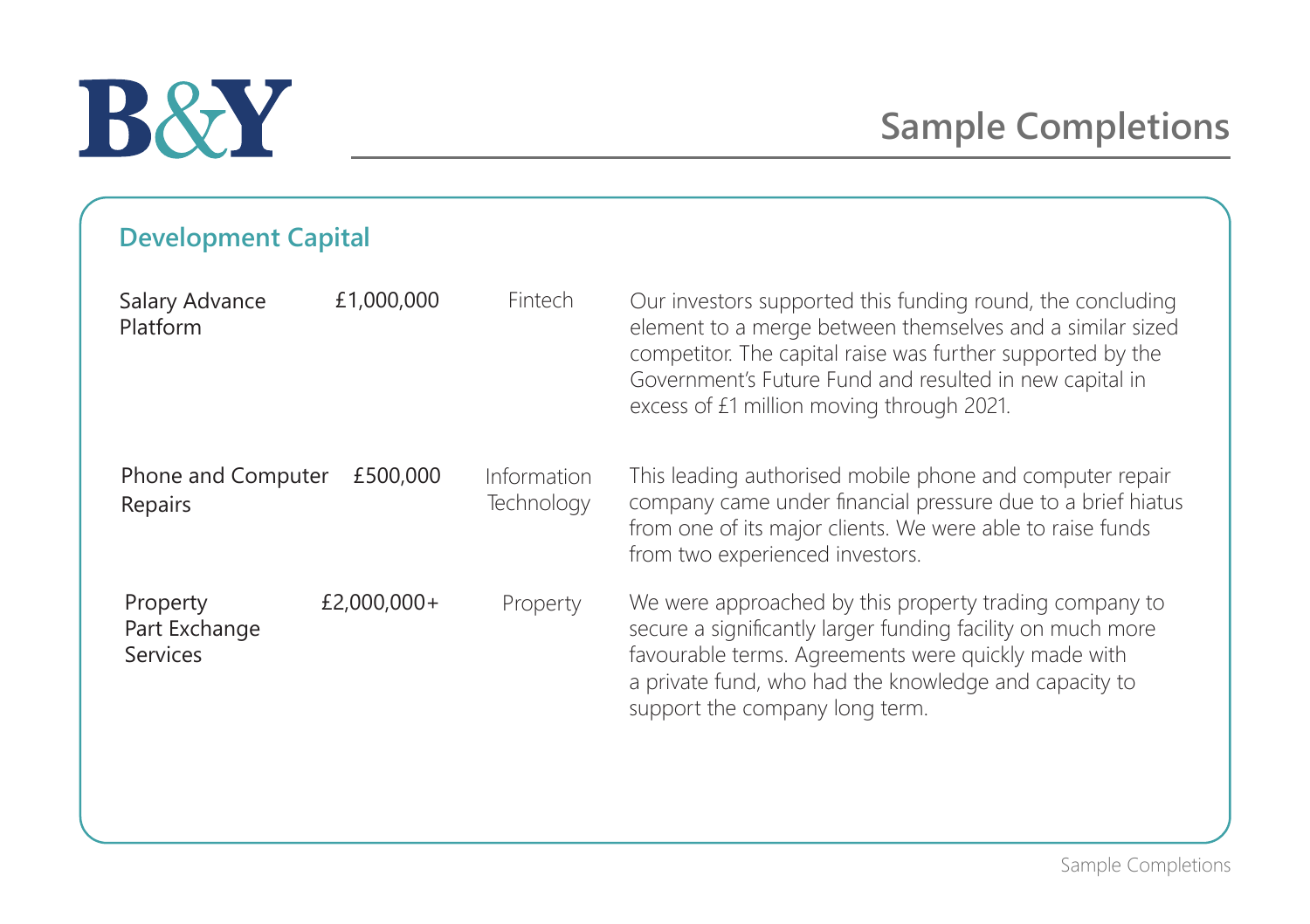| <b>Development Capital</b> |  |
|----------------------------|--|
|----------------------------|--|

| <b>Health Data</b><br>Science<br>Platform | £300,000   | Healthtech                   | In double quick time, we were able to arrange online<br>meetings with a handful of key, targeted investors for<br>this growing healthtech business. The majority with vast<br>knowledge and expertise in the sector. Our investors<br>delivered working capital bridge in order to accelerate sales<br>growth prior to a Series A round. |
|-------------------------------------------|------------|------------------------------|------------------------------------------------------------------------------------------------------------------------------------------------------------------------------------------------------------------------------------------------------------------------------------------------------------------------------------------|
| Data Capture<br>Solutions                 | £400,000   | Information<br>Technology    | The subscription-based tool enables management to<br>better monitor performance. Due to the new capital B&Y<br>raised and, crucially, a quiding hand from our investors, the<br>company is on the brink of rapid expansion.                                                                                                              |
| Vehicle Finance                           | £2,000,000 | Financial<br><b>Services</b> | Our client is an ethical lender in the sub-prime car finance<br>market. They are privately funded and sought further capital<br>from investors to increase their lending capacity. Three<br>investors from our network have now funded the company.                                                                                      |

Sample Completions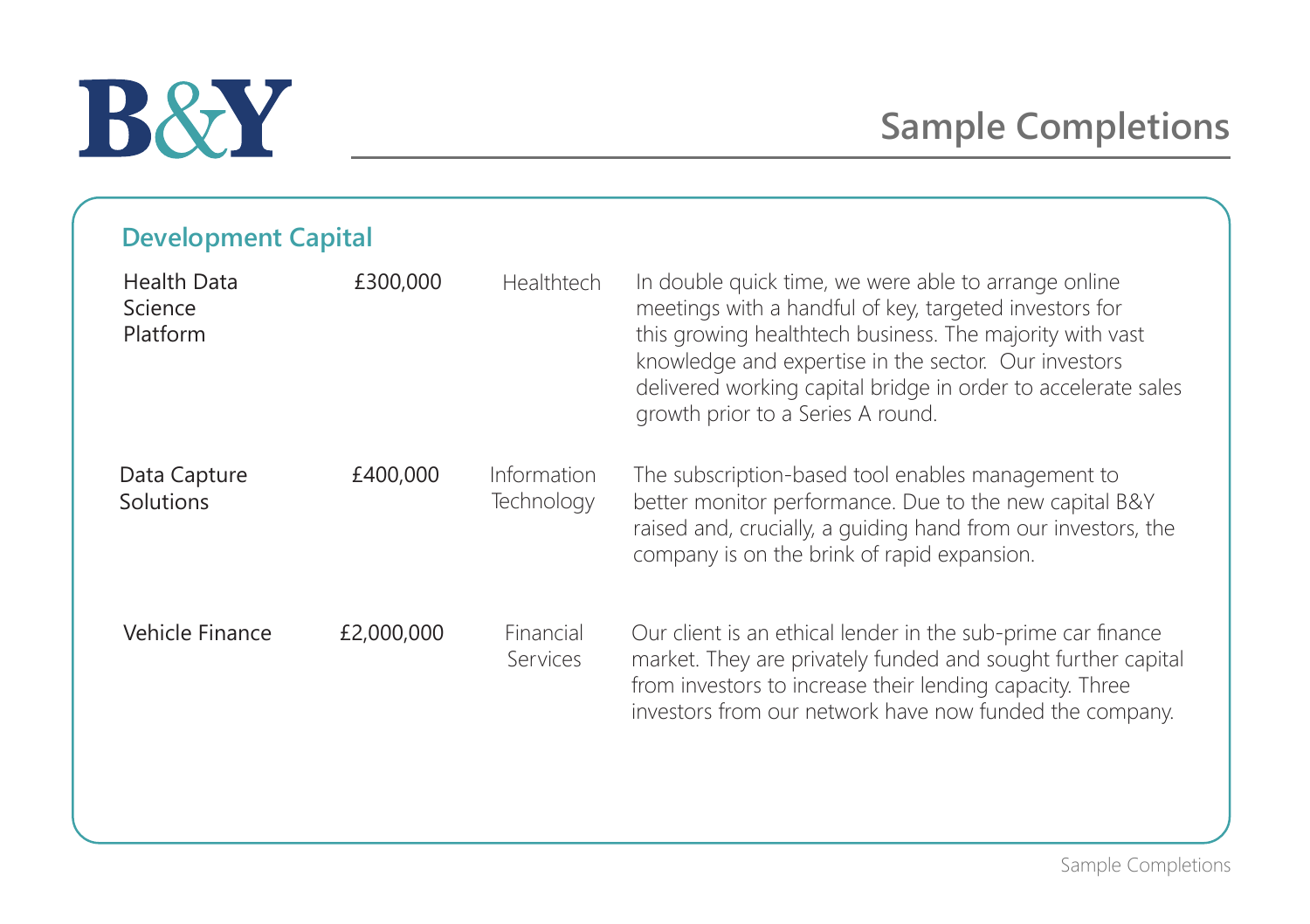| Turnaround                                   |          |                                 |                                                                                                                                                                                                                                                                                                                                                                                |
|----------------------------------------------|----------|---------------------------------|--------------------------------------------------------------------------------------------------------------------------------------------------------------------------------------------------------------------------------------------------------------------------------------------------------------------------------------------------------------------------------|
| Special Interest<br>Publishing               | £600,000 | Publishing                      | Our clients offering is nationally recognised and historically<br>successful. However, having branched out, they encountered<br>serious cashflow problems. We dealt with the critical<br>issues from major creditors and HMRC, and delivered new<br>investment from private investors with industry experience.<br>The company is now delivering rising revenuesn and profits. |
| <b>Smart Energy</b>                          | £400,000 | Manufacturing                   | We quickly calmed the situation down, introduced serious<br>investors and liquidity is no longer an issue for our client who<br>provides bespoke smart energy metering, monitoring and<br>control systems across the UK.                                                                                                                                                       |
| Specialist<br>Structural Welding<br>Services | £200,000 | Construction<br><b>Services</b> | Our client provides specialist welding services to prestigious<br>projects. Seeking funding for growth opportunities as well<br>as dealing with their own cashflow pressures. We found an<br>investor who offered a mentor role as well as the new capital<br>required.                                                                                                        |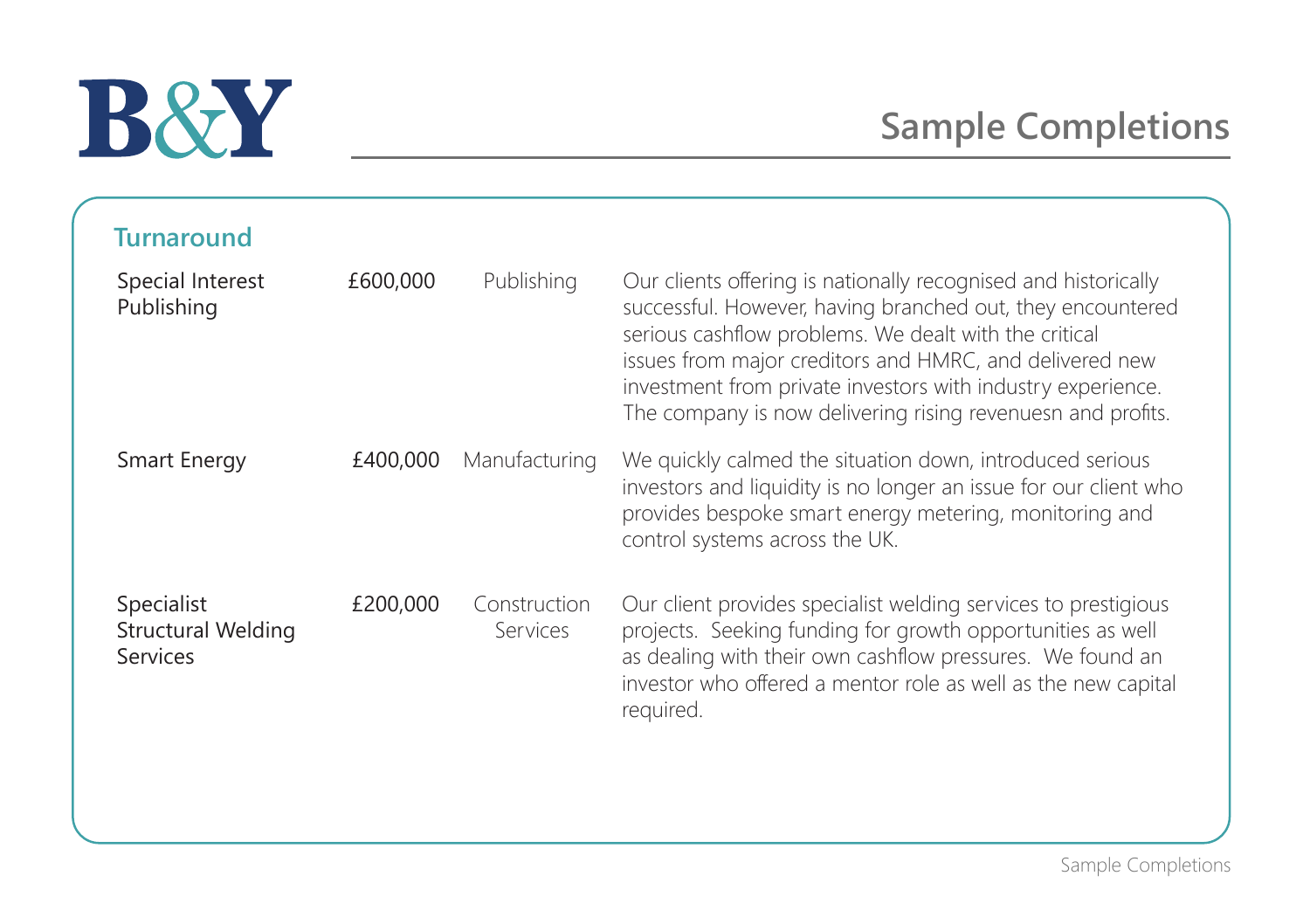| <b>Early Stage Capital</b><br>Gym Franchise<br>Property Platform £Undisclosed | £465,000                             | Property<br>Rental    | Leisure Sector Based on quick group workouts, the gym franchise has taken<br>the world by storm and required funding to expand in the<br>UK. Our experience in dealing with lenders ensured that the<br>fundraise was completed by a combination of a single HNW<br>and a major bank.<br>A digital platform to disrupt activities carried out by letting<br>agencies using clunky paper-based systems. Having already<br>raised their SEIS allowance, our investor came in with second<br>round funding under EIS to help further the technology and<br>enable our clients to come to market. |  |
|-------------------------------------------------------------------------------|--------------------------------------|-----------------------|-----------------------------------------------------------------------------------------------------------------------------------------------------------------------------------------------------------------------------------------------------------------------------------------------------------------------------------------------------------------------------------------------------------------------------------------------------------------------------------------------------------------------------------------------------------------------------------------------|--|
| <b>Corporate Advisory</b>                                                     |                                      |                       |                                                                                                                                                                                                                                                                                                                                                                                                                                                                                                                                                                                               |  |
| Specialist Financial<br>Services                                              | £5,000,000<br>loan                   | Financial<br>Services | We raised £5million as a loan facility to this successful group in<br>financial services. We negotiated and constructed terms which<br>suited both client and investor.                                                                                                                                                                                                                                                                                                                                                                                                                       |  |
| Niche Retail<br>Finance                                                       | £2,000,000 debt<br>$+£90,000$ equity | Retail                | The business allows clients to offer retail finance to their<br>customers. Profitable since inception, the management team<br>recognised the need to grow the loan book. We delivered a<br>combined equity and debt package that will support business<br>growth over the coming years.                                                                                                                                                                                                                                                                                                       |  |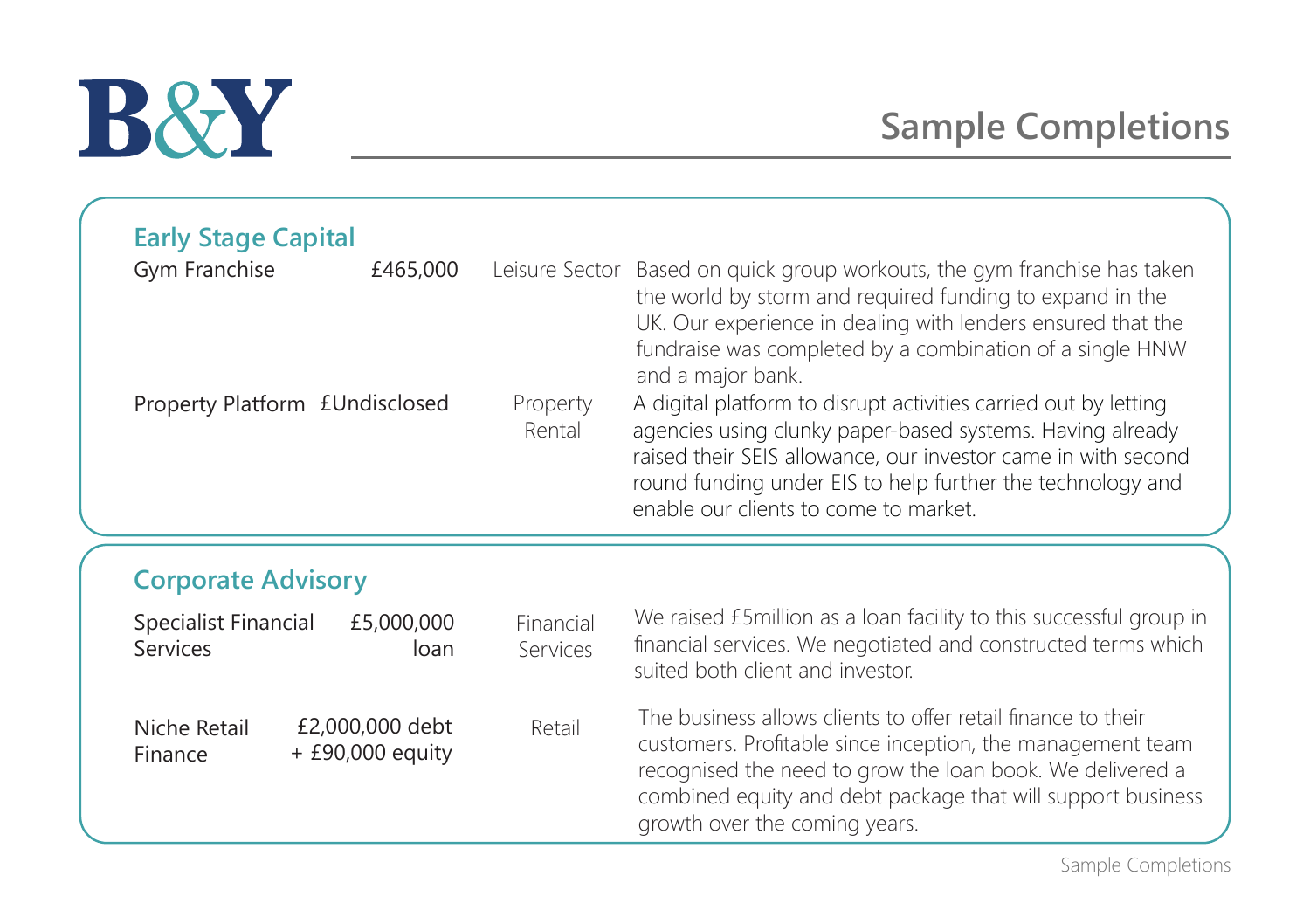Our client completed their funding round, this being the concluding element to a merge between themselves and a similar sized competitor. The capital raise was further supported by the Government's Future Fund and resulted in new capital in excess of £1million.

We first worked with our client in 2019 as a pre-revenue business. We sourced and helped arrange a seven figure debt facility from a private fund, sourced early equity as well as other practical support to enable the business to start trading.

#### **Investment and Outcome**

Having remained in close contact with the client, we were pleased to help bring in an additional £300,000 from our investors to compliment funds already committed in the merge. In addition to investment, one of our investors accepted the post of Chairman and as a highly experienced FTSE100 CEO, he will provide strong governance and excellent advice, guidance and direction for the combined business.

The company is an innovative low risk financial benefit provider that mirrors the wellestablished and booming salary advance market in the US. Their model incorporates not just a salary advance offering, but also third-party financial planning and credit union loans, and a soon to be launched E-Money Debit Card. Our client uses a tripartite agreement between the employer, employee and the Company, thus ensuring the salary advances are repaid directly from the employee's salary.

By merging the companies we are able to deepen the Financial Education service and offer Financial Coaching to workers.

Financial Education is seen in the market place as vital to a Wellness product and having the ability to provide an IFA approved Financial Education product gives us a unique offering versus the competition.



Fintech **Example 2018** London Growth Capital **E1,000,000** 

**Sector Location Stage New Capital**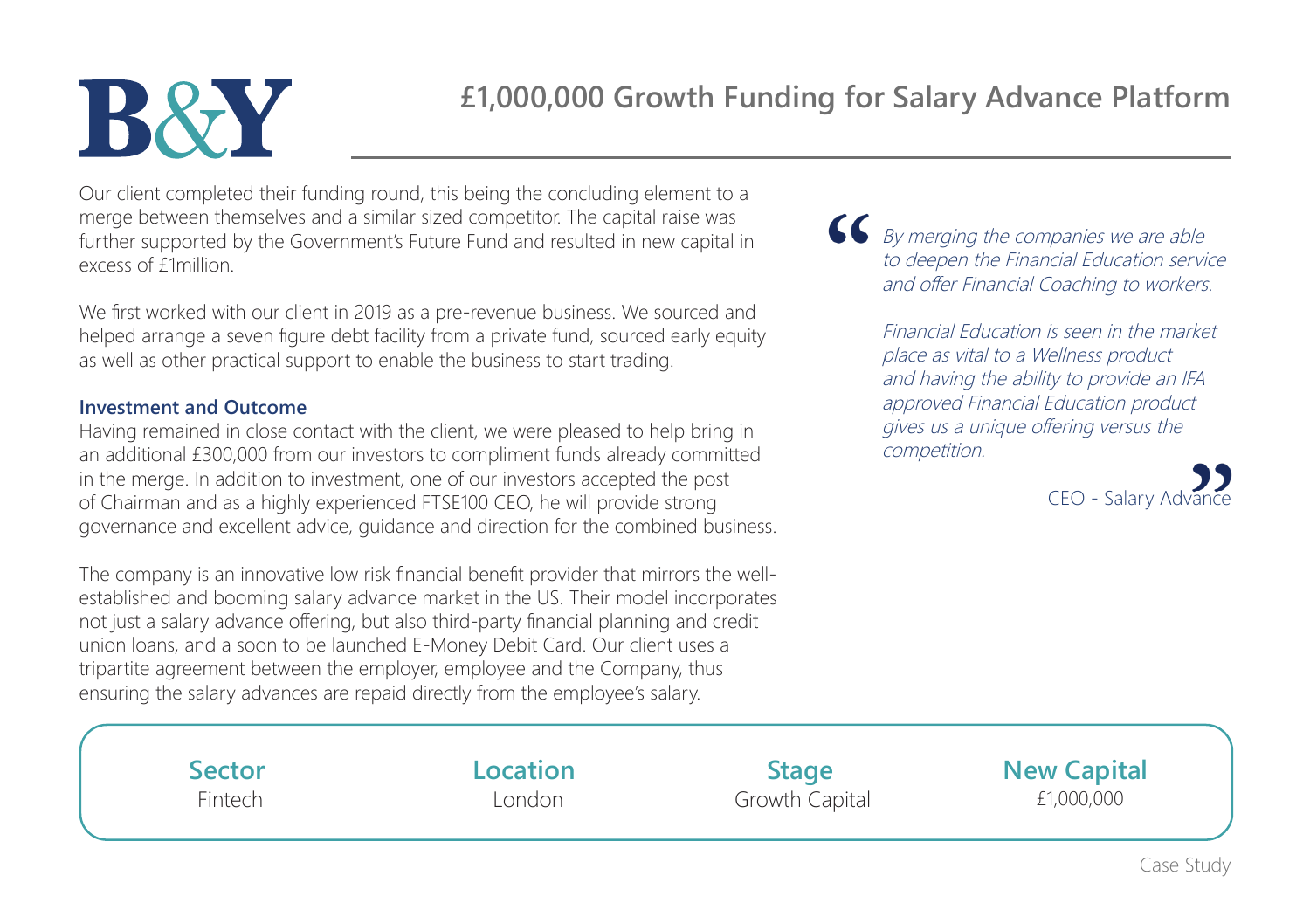Our client is the only UK company with full manufacturers' accreditations from two leading suppliers and is at the forefront of the drive to deliver fast and reliable repair services to a growing repairs market. It has experienced high growth in the last 12 months. The funding was required to help with short-term cashflow issues and to support the expected accelerated growth over the next 12-24 months.

#### **Investment and Outcome**

From our network of High Net Worth investors, we shortlisted and contacted a select number of individuals who we believed would be the right fit for our client. Three corporate investment firms, including two HNW individuals who have previously invested with B&Y, were extremely keen.

While we began engaging with potential investors, our client experienced a brief hiatus in volumes from one of its major patrons. The company quickly became under increased financial pressure.

The B&Y team worked tirelessly, engaging with a consortium comprised of a boutique private equity firm and two experienced individuals. Ultimately, we were able to rapidly raise funds from two investors, avoiding a major cost cutting. Our client is now not only well-funded but also has two active, experienced investors to help the business reach its market potential.

 $\epsilon$ I approached B&Y as I was looking for investors that would help us overcome short term challenges and ultimately help us drive growth and profitability. Throughout the process B&Y were solid advisors and helped me find the clever money that I was seeking. The investment was achieved quickly and to the deadline that we had been set by circumstances. I'm confident we have the right team on board to help us bring the rigour and discipline we need to drive the business forward.

A.H., Beer & Young Associate

IT-Hardware/Electronics  $/$ IoT

**Sector Location Stage New Capital** South East, UK Development Capital  $£500,000$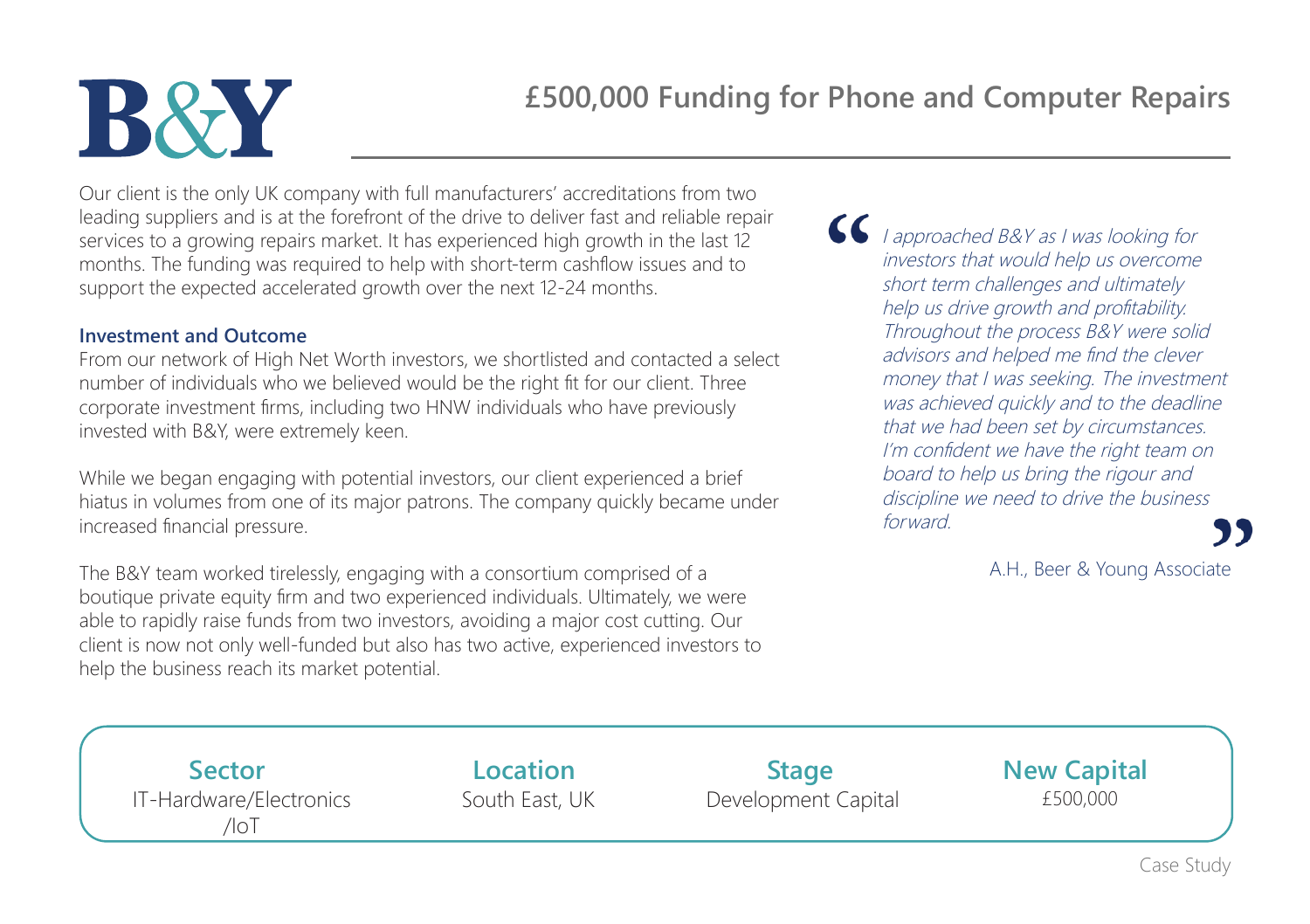Our client, a growing healthtech business, was referred to us to raise a working capital bridge in order to accelerate sales growth prior to a Series A round.

The company is the UK's leader in delivering predictive analytics to the NHS and Pharma industry. While planning a £10m Series A funding round, the Board identified the need for £300k of investment to accelerate recruitment of key sales and business development roles needed in the current Covid-19 environment.

The main funder to date, an EIS fund, was firefighting with its leisure and hospitality portfolio, and agreed to invite new HNW investors into the company for this bridging round. We were approached to help with this raise, with an emphasis on fast results needed.

#### **Investment and Outcome**

We immediately approached our large network of HNW investors and family offices. Despite the current economic climate, we were able to arrange online meetings with a handful of key, targeted investors, the majority with vast knowledge and expertise in the sector. Two HNWs proceeded to make an investment, both completing within four weeks of receiving our approach.

We were delighted to have been referred into this exciting company and have an opportunity of presenting the management team to our investors. Healthcare is not a sector in which we have specialised and it's particularly pleasing that we were successful in this instance and demonstrates once again the value and reach of our investor network.

N.Y., Beer & Young

| <b>Sector</b> | <b>Location</b> | <b>Stage</b> | <b>New Capital</b> |
|---------------|-----------------|--------------|--------------------|
| Healthtech    | London          | Early Stage  | £300,000           |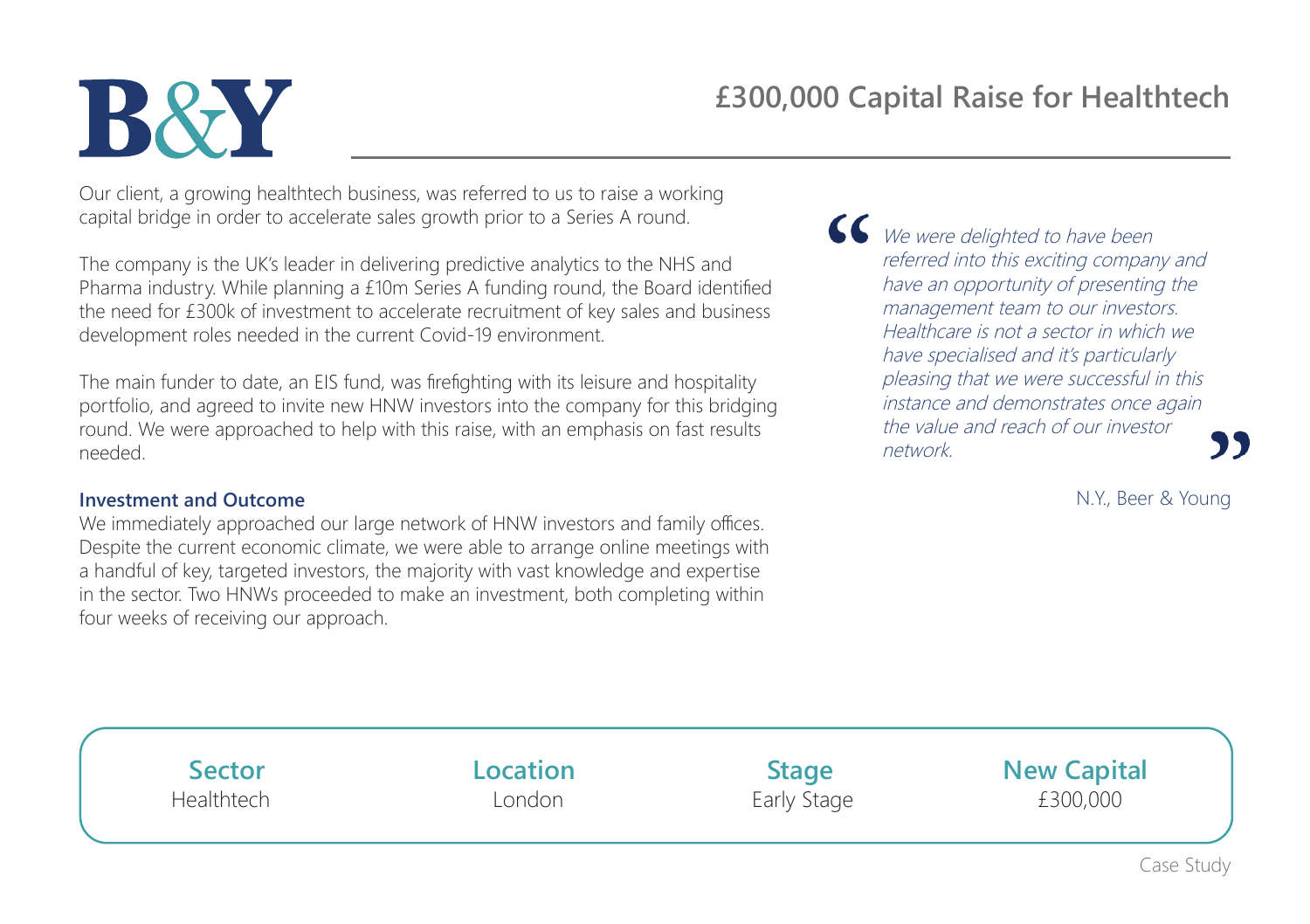If you read The Times you will no doubt have come across our client's work as a premium, independent publisher of special interest content.

We were approached after new free monthly magazine venture failed to meet advertising revenue targets – they were experiencing losses and needed a rapid injection of funds to aid cash-flow.

The client was exhibiting all the distress symptoms of a classic turnaround with HMRC demanding immediate payments and a large trade creditor threatening to cease all business.

We negotiated payment plans with both HMRC and the major supplier. With all immediately distressing items addressed, we focused on securing an investor who could not only provide the required funding but also take an active role at board level.

The end result was that we concluded an investment with £600,000 equity into the business and delivered a beefed-up board to take on the challenges ahead.

*I couldn't speak more highly of my experience with B&Y. I first met Nick a few years ago having heard so many positive comments about B&Y. Once engaged with them, I was impressed by the diligence of their work and of course the interest they generated from genuine investors. It's great to sit down with investors who understand the sector and I'm naturally delighted to have closed this funding round. I will happily recommend B&Y to any entrepreneur seeking capital.*

> F.O., Founder and CEO Special Interest Publisher

| <b>Sector</b> | <b>Location</b> | <b>Stage</b> | <b>New Capital</b> |
|---------------|-----------------|--------------|--------------------|
| Publishing    | London          | Turnaround   | £600,000           |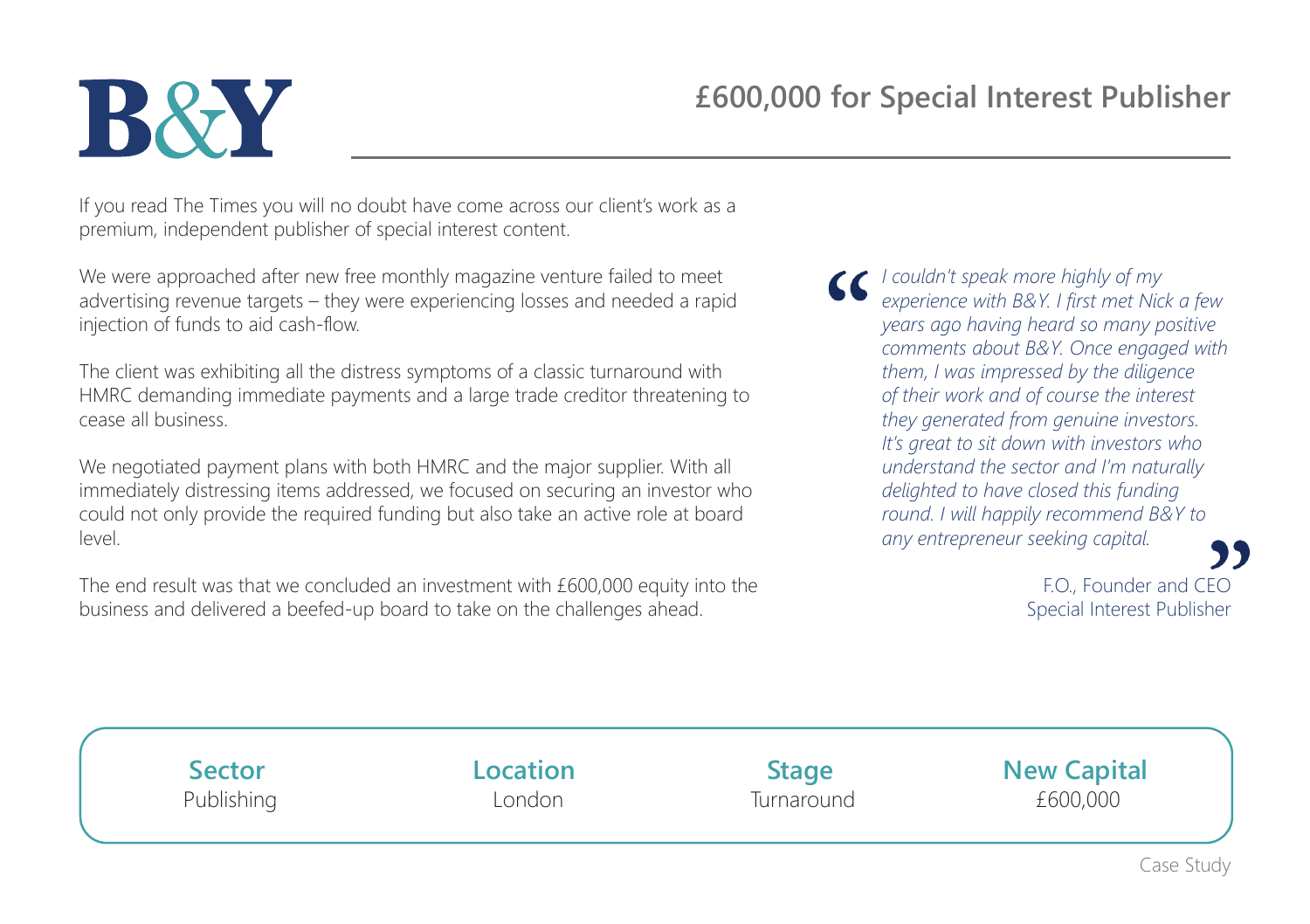

### **Contact**

We have a 24-year track record of raising capital for business owners, whatever stage they are at. Please contact us for a straightforward and discreet chat about what can be achieved.



**Nick Young** Managing Director Nick.Young@beerandyoung.com 020 7637 7755 07957 367 783

We are particularly proud to have won Best Corporate  $\mathbf{5}$ Finance Boutique twice from the highly respected Business Moneyfacts.



Game Changers, Global Awards



**Best Corporate** Finance Boutique



Corporate Finance Boutique of the Year



**Best Corporate** Finance Boutique



**Business Rescue** Funder of the Year